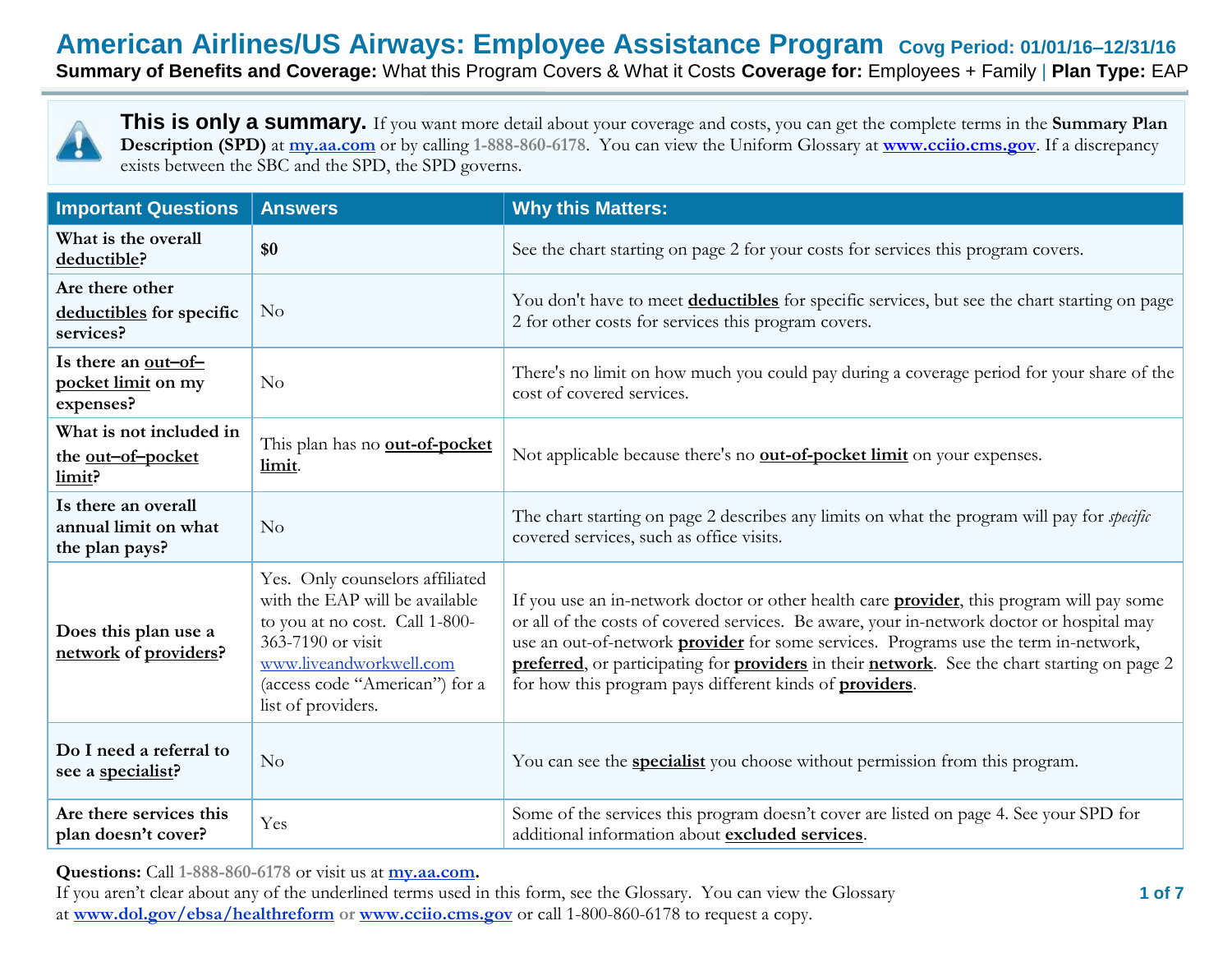- **Co-payments** are fixed dollar amounts (for example, \$15) you pay for covered health care, usually when you receive the service.
	- **Co-insurance** is *your* share of the costs of a covered service, calculated as a percent of the **allowed amount** for the service. For example, if the plan's **allowed amount** for an overnight hospital stay is \$1,000, your **co-insurance** payment of 20% would be \$200. This may change if you haven't met your **deductible**.
	- The amount the plan pays for covered services is based on the **allowed amount**. If an out-of-network **provider** charges more than the **allowed amount**, you may have to pay the difference. For example, if an out-of-network hospital charges \$1,500 for an overnight stay and the **allowed amount** is \$1,000, you may have to pay the \$500 difference. (This is called **balance billing**.)
	- This plan may encourage you to use participating **providers** by charging you lower **deductibles**, **co-payments** and **co-insurance** amounts.

| <b>Common</b><br><b>Medical Event</b>                                        | <b>Services You May Need</b>                     | <b>Participating</b><br><b>Provider</b> | Non-<br><b>Participating</b><br><b>Provider</b> | <b>Limitations &amp; Exceptions</b> |
|------------------------------------------------------------------------------|--------------------------------------------------|-----------------------------------------|-------------------------------------------------|-------------------------------------|
|                                                                              | Primary care visit to treat an injury or illness | Not Covered                             | Not Covered                                     | Not Covered                         |
| If you visit a health                                                        | Specialist visit                                 | Not Covered                             | Not Covered                                     | Not Covered                         |
| care provider's office<br>or clinic                                          | Other practitioner office visit                  | Not Covered                             | Not Covered                                     | Not Covered                         |
|                                                                              | Preventive care/screening/immunization           | Not Covered                             | Not Covered                                     | Not Covered                         |
| If you have a test                                                           | Diagnostic test (x-ray, blood work)              | Not Covered                             | Not Covered                                     | Not Covered                         |
|                                                                              | Imaging (CT/PET scans, MRIs)                     | Not Covered                             | Not Covered                                     | Not Covered                         |
| If you need drugs to                                                         | Generic drugs                                    | Not Covered                             | Not Covered                                     | Not Covered                         |
| treat your illness or                                                        | Preferred brand drugs                            | Not Covered                             | Not Covered                                     | Not Covered                         |
| condition<br>More information                                                | Non-preferred brand drugs                        | Not Covered                             | Not Covered                                     | Not Covered                         |
| about <b>prescription</b><br><b>drug coverage</b> is<br>available at $N/A$ . | Specialty drugs                                  | Not Covered                             | Not Covered                                     | Not Covered                         |
| If you have                                                                  | Facility fee (e.g., ambulatory surgery center)   | Not Covered                             | Not Covered                                     | Not Covered                         |
| outpatient surgery                                                           | Physician/surgeon fees                           | Not Covered                             | Not Covered                                     | Not Covered                         |

**Questions:** Call **1-888-860-6178** or visit us at **my.aa.com.**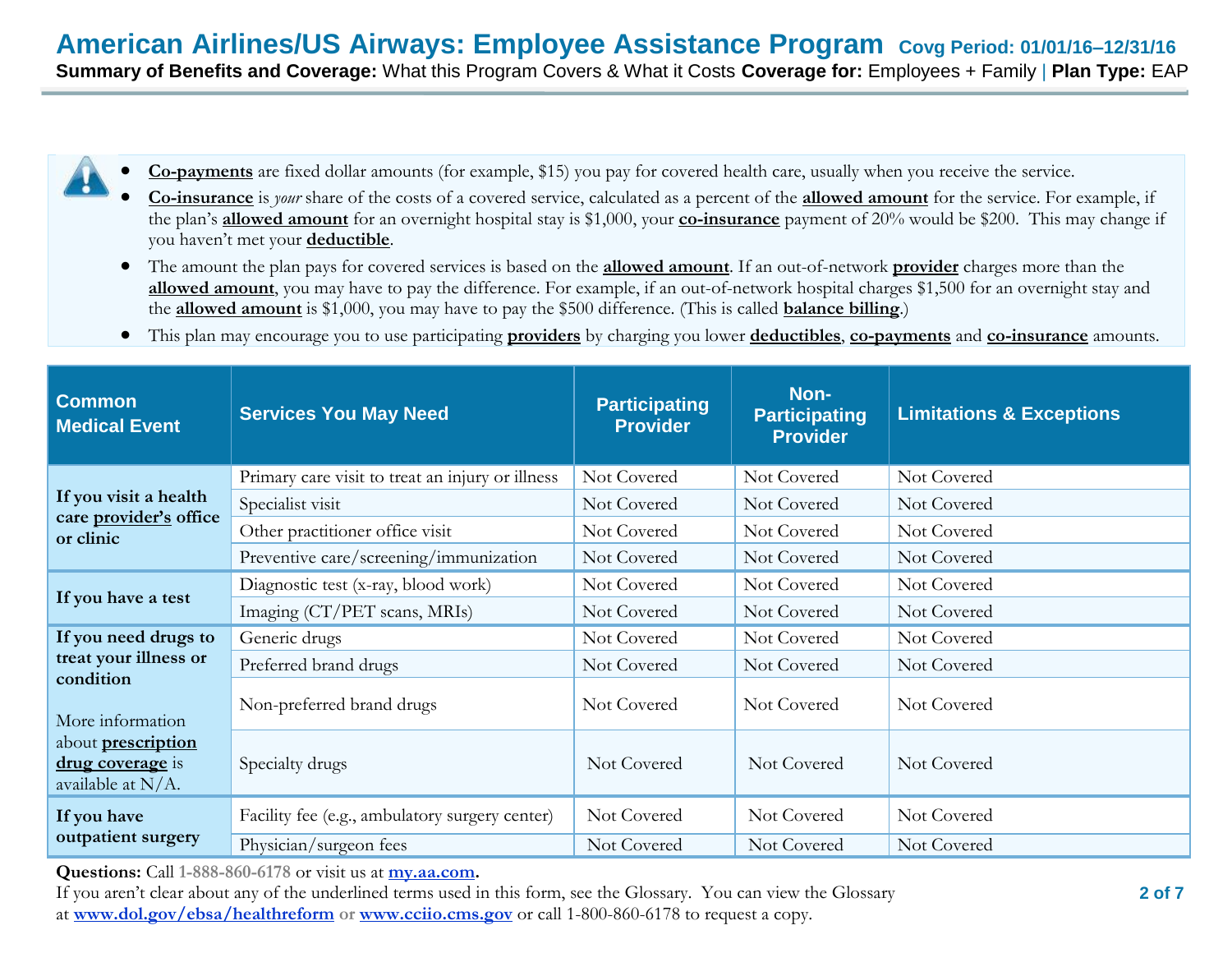# **American Airlines/US Airways: Employee Assistance Program Covg Period: 01/01/16–12/31/16**

**Summary of Benefits and Coverage:** What this Program Covers & What it Costs **Coverage for:** Employees + Family | **Plan Type:** EAP

| <b>Common</b><br><b>Medical Event</b> | <b>Services You May Need</b>                 | <b>Participating</b><br><b>Provider</b> | Non-<br><b>Participating</b><br><b>Provider</b> | <b>Limitations &amp; Exceptions</b>                                                                       |
|---------------------------------------|----------------------------------------------|-----------------------------------------|-------------------------------------------------|-----------------------------------------------------------------------------------------------------------|
| If you need                           | Emergency room services                      | Not Covered                             | Not Covered                                     | Not Covered                                                                                               |
| immediate medical                     | Emergency medical transportation             | Not Covered                             | Not Covered                                     | Not Covered                                                                                               |
| attention                             | Urgent care                                  | Not Covered                             | Not Covered                                     | Not Covered                                                                                               |
| If you have a                         | Facility fee (e.g., hospital room)           | Not Covered                             | Not Covered                                     | Not Covered                                                                                               |
| hospital stay                         | Physician/surgeon fee                        | Not Covered                             | Not Covered                                     | Not Covered                                                                                               |
| If you have mental                    | Mental/Behavioral health outpatient services | No charge                               | Not Covered                                     | Limited to 4 sessions.<br>Only counselors affiliated with the<br>EAP will be available to you at no cost. |
| health, behavioral                    | Mental/Behavioral health inpatient services  | Not Covered                             | Not Covered                                     | Not Covered                                                                                               |
| health, or substance<br>abuse needs   | Substance use disorder outpatient services   | No charge                               | Not Covered                                     | Limited to 4 sessions.<br>Only counselors affiliated with the<br>EAP will be available to you at no cost. |
|                                       | Substance use disorder inpatient services    | Not Covered                             | Not Covered                                     | Not Covered                                                                                               |
|                                       | Prenatal and postnatal care                  | Not Covered                             | Not Covered                                     | Not Covered                                                                                               |
| If you are pregnant                   | Delivery and all inpatient services          | Not Covered                             | Not Covered                                     | Not Covered                                                                                               |
|                                       | Home health care                             | Not Covered                             | Not Covered                                     | Not Covered                                                                                               |
| If you need help                      | Rehabilitation services                      | Not Covered                             | Not Covered                                     | Not Covered                                                                                               |
| recovering or have                    | Habilitation services                        | Not Covered                             | Not Covered                                     | Not Covered                                                                                               |
| other special health                  | Skilled nursing care                         | Not Covered                             | Not Covered                                     | Not Covered                                                                                               |
| needs                                 | Durable medical equipment                    | Not Covered                             | Not Covered                                     | Not Covered                                                                                               |
|                                       | Hospice service                              | Not Covered                             | Not Covered                                     | Not Covered                                                                                               |
| If your child needs                   | Eye exam                                     | Not Covered                             | Not Covered                                     | Not Covered                                                                                               |
| dental or eye care                    | Glasses                                      | Not Covered                             | Not Covered                                     | Not Covered                                                                                               |
|                                       | Dental check-up                              | Not Covered                             | Not Covered                                     | Not Covered                                                                                               |

**Questions:** Call **1-888-860-6178** or visit us at **my.aa.com.**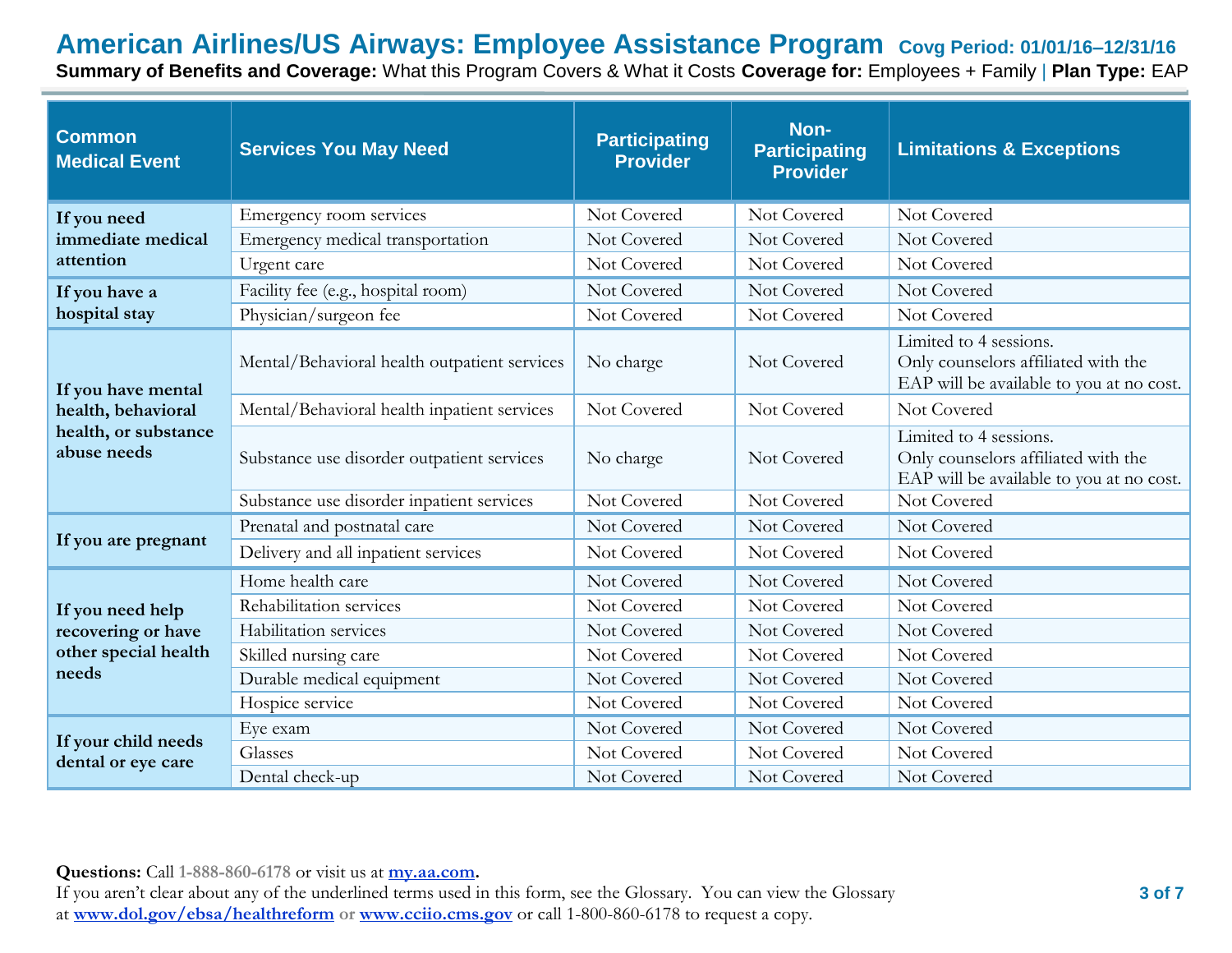# **American Airlines/US Airways: Employee Assistance Program Covg Period: 01/01/16–12/31/16**

**Summary of Benefits and Coverage:** What this Program Covers & What it Costs **Coverage for:** Employees + Family | **Plan Type:** EAP

## **Excluded Services & Other Covered Services:**

| Acupuncture                              | Hospitalization<br>$\bullet$                | Prenatal, post-natal and newborn delivery<br>$\bullet$ |
|------------------------------------------|---------------------------------------------|--------------------------------------------------------|
| Bariatric surgery                        | Infertility treatment<br>$\bullet$          | services                                               |
| Chiropractic care                        | Inpatient mental health, behavioral or      | Private-duty nursing<br>$\bullet$                      |
| Cosmetic surgery                         | substance abuse services                    | Routine eye care (Adult)<br>$\bullet$                  |
| Drugs to treat your illness or condition | Long term care<br>$\bullet$                 | Routine foot care<br>$\bullet$                         |
| Dental care                              | • Non-emergency care when traveling outside | $\bullet$ Tests                                        |
|                                          | the U.S.                                    | Weight loss programs                                   |
| Emergency and urgent care services       | Outpatient surgery<br>$\bullet$             | Visits to a provider's office or clinic<br>$\bullet$   |
| Hearing aids                             |                                             |                                                        |

- Behavioral/psychological testing Counseling/psychological therapy
	-

## **Your Rights to Continue Coverage**

If you lose coverage under the program, then, depending upon the circumstances, Federal and State laws may provide protections that allow you to keep health coverage. Any such rights may be limited in duration and will require you to pay a **premium**, which may be significantly higher than the premium you pay while covered under the program. Other limitations on your rights to continue coverage may also apply.

For more information on your rights to continue coverage, contact the program at 1-888-860-6178. You may also contact your state insurance department, the U.S. Department of Labor, Employee Benefits Security Administration at 1-866-444-3272 or www.dol.gov/ebsa, or the U.S. Department of Health and Human Services at 1-877-267-2323 x61565 or www.cciio.cms.gov.

## **Your Grievance and Appeals Rights:**

If you have a complaint or are dissatisfied with a denial of coverage for claims under your plan, you may be able to **appeal** or file a **grievance**. For questions about your rights, this notice, or assistance, you can contact the claims administrator at *(see page 5)*:

#### **Questions:** Call **1-888-860-6178** or visit us at **my.aa.com.**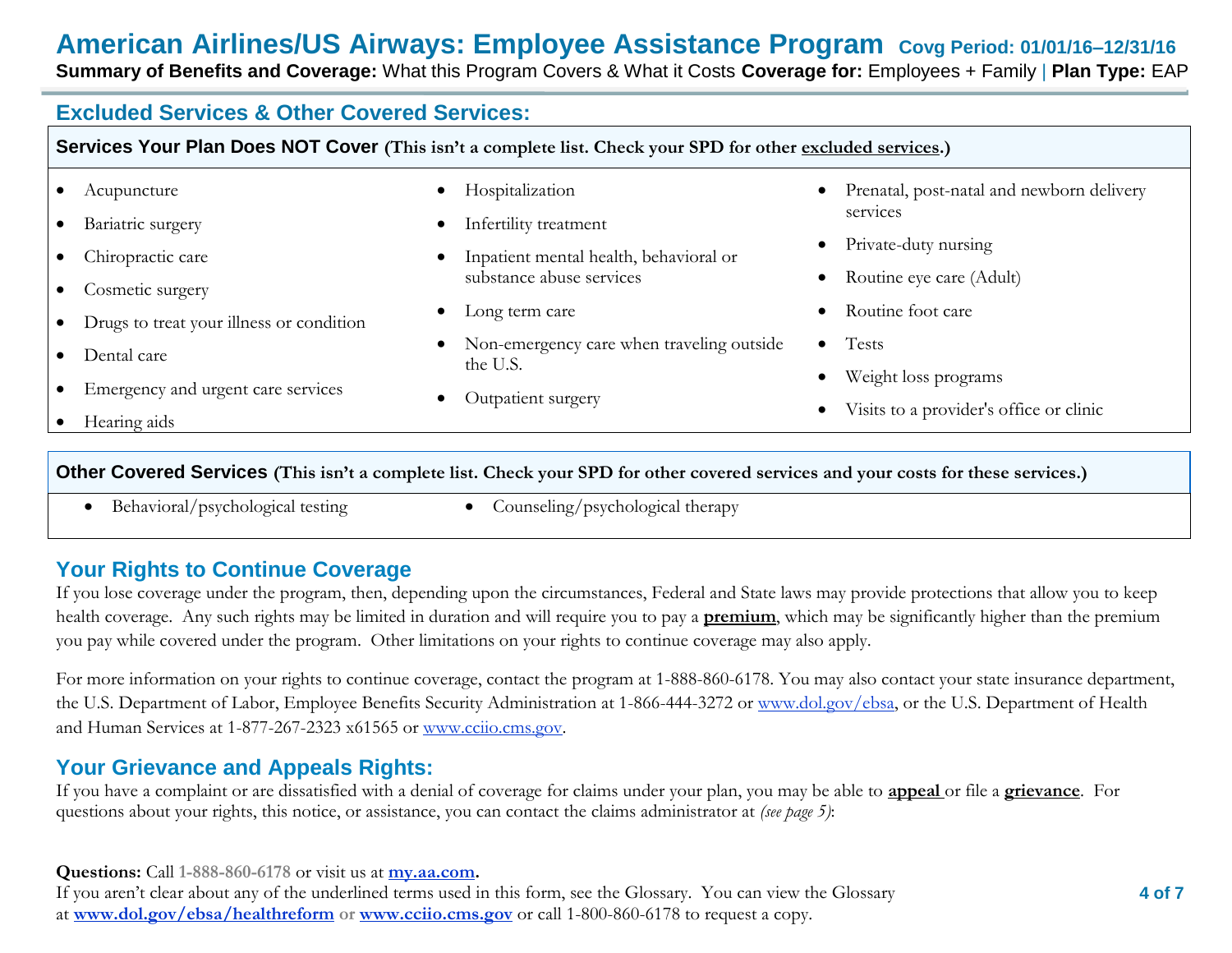OptumHealth Behavioral Solutions Appeals for US Airways, Inc. P.O. Box 30755 Salt Lake City, UT 84130-0755 1-800-363-7190 [www.liveandworkwell.com](http://www.liveandworkwell.com/) (access code "American")

You may also contact the U.S. Department of Labor, Employee Benefits Security Administration at 1-866-444-3272 or [www.dol.gov/ebsa.](http://www.dol.gov/ebsa)

## **Does this Coverage Provide Minimum Essential Coverage?**

The Affordable Care Act requires most people to have health care coverage that qualifies as "minimum essential coverage." **This program, on its own, does not provide minimum essential coverage.**

## **Does this Coverage Meet the Minimum Value Standard?**

The Affordable Care Act establishes a minimum value standard of benefits of a health plan. The minimum value standard is 60% (actuarial value). **This program, on its own, does not meet the minimum value standard for the benefits it provides.**

## **Language Access Services:**

SPANISH (Español): Para obtener asistencia en Español, llame al 1-800-363-7190. TAGALOG (Tagalog): Kung kailangan ninyo ang tulong sa Tagalog tumawag sa 1-800-363-7190. CHINESE (中文): 如果需要中文的帮助, 请拨打这个号码 1-800-363-7190. NAVAJO (Dine): Dinek'ehgo shika at'ohwol ninisingo, kwiijigo holne' 1-800-363-7190.

––––––––––––––––––––––*To see examples of how this plan might cover costs for a sample medical situation, see the next page.–––––––––––*–––––––––––

**Questions:** Call **1-888-860-6178** or visit us at **my.aa.com.**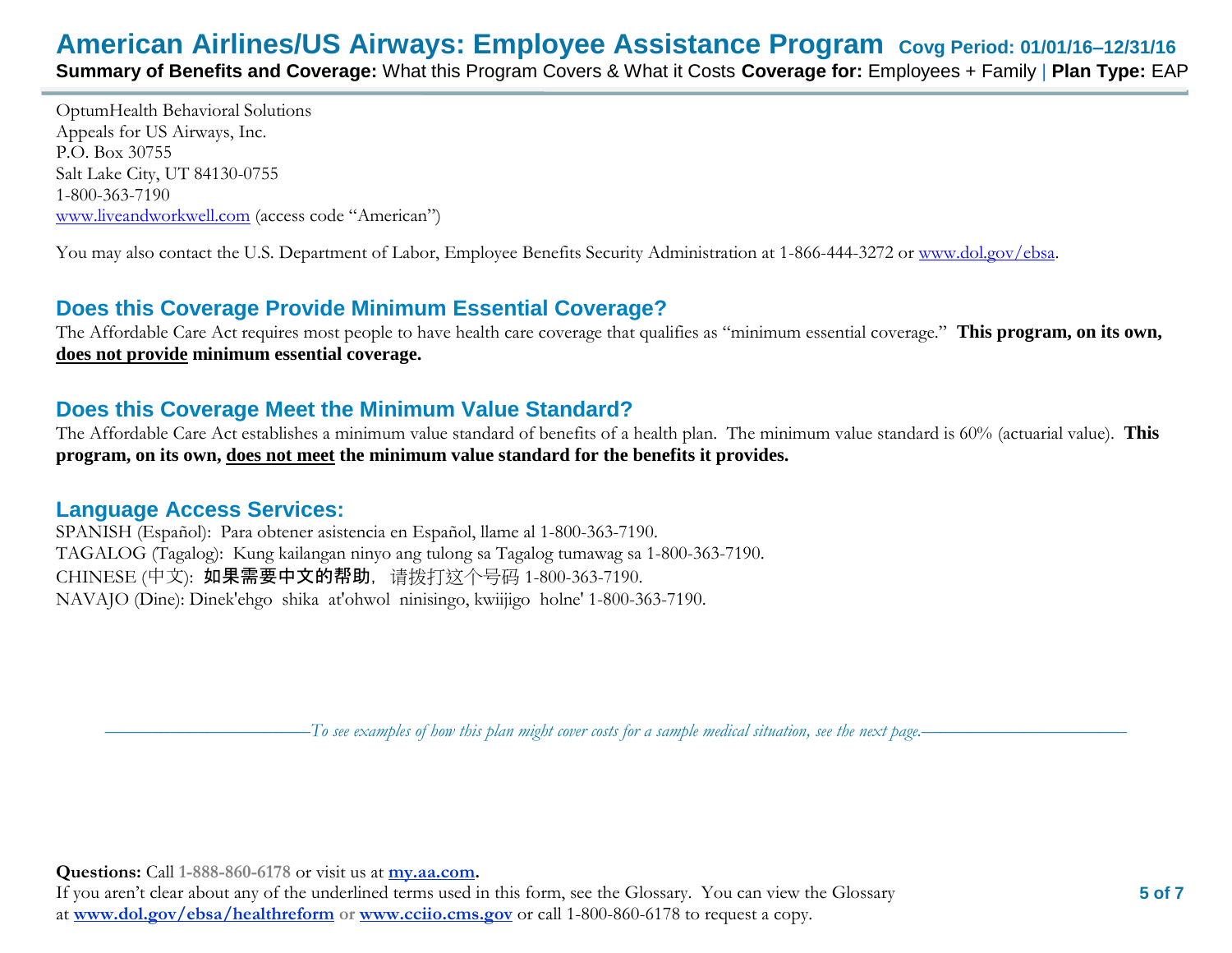## **American Airlines/US Airways: Employee Assistance Program Covg Period: 01/01/16 – 12/31/16**

# **About these Coverage Examples:**

These examples show how this plan might cover medical care in given situations. Use these examples to see, in general, how much financial protection a sample patient might get if they are covered under different plans.



**This is not a cost estimator.** 

Don't use these examples to estimate your actual costs under this program. The actual care you receive will be different from these examples, and the cost of that care will also be different.

See the next page for important information about these examples.

#### **Having a baby** (normal delivery)

- Amount owed to providers: \$7,540
- **Program pays** \$0
- **Patient pays** \$7,540 (This condition is not covered by Employee Assistance Program, so
- patient pays 100%)

#### **Sample care costs:**

| Hospital charges (mother)  | \$2,700 |
|----------------------------|---------|
| Routine obstetric care     | \$2,100 |
| Hospital charges (baby)    | \$900   |
| Anesthesia                 | \$900   |
| Laboratory tests           | \$500   |
| Prescriptions              | \$200   |
| Radiology                  | \$200   |
| Vaccines, other preventive | \$40    |
| Total                      | \$7,540 |

#### **Patient pays:**

| Deductibles          | N/A     |
|----------------------|---------|
| Co-payments          | N/A     |
| Co-insurance         | N/A     |
| Limits or exclusions | N/A     |
| Total:               | \$7,540 |

**Managing type 2 diabetes (routine maintenance of**

**a well-controlled condition)**

- **Amount owed to providers: \$5,400**
- **Program pays** \$0
- **Patient pays** \$5,400 (This condition is not covered by the Employee Assistance Program, so patient pays 100%)

#### **Sample care costs:**

| Prescriptions                  | \$2,900 |
|--------------------------------|---------|
| Medical Equipment and Supplies | \$1,300 |
| Office Visits and Procedures   | \$700   |
| Education                      | \$300   |
| Laboratory tests               | \$100   |
| Vaccines, other preventive     | \$100   |
| Total                          | \$4,100 |

#### **Patient pays:**

| Deductibles          | N/A     |
|----------------------|---------|
| Co-payments          | N/A     |
| Co-insurance         | N/A     |
| Limits or exclusions | N/A     |
| Total                | \$4,100 |

**Questions:** Call **1-888-860-6178** or visit us at **my.aa.com.**